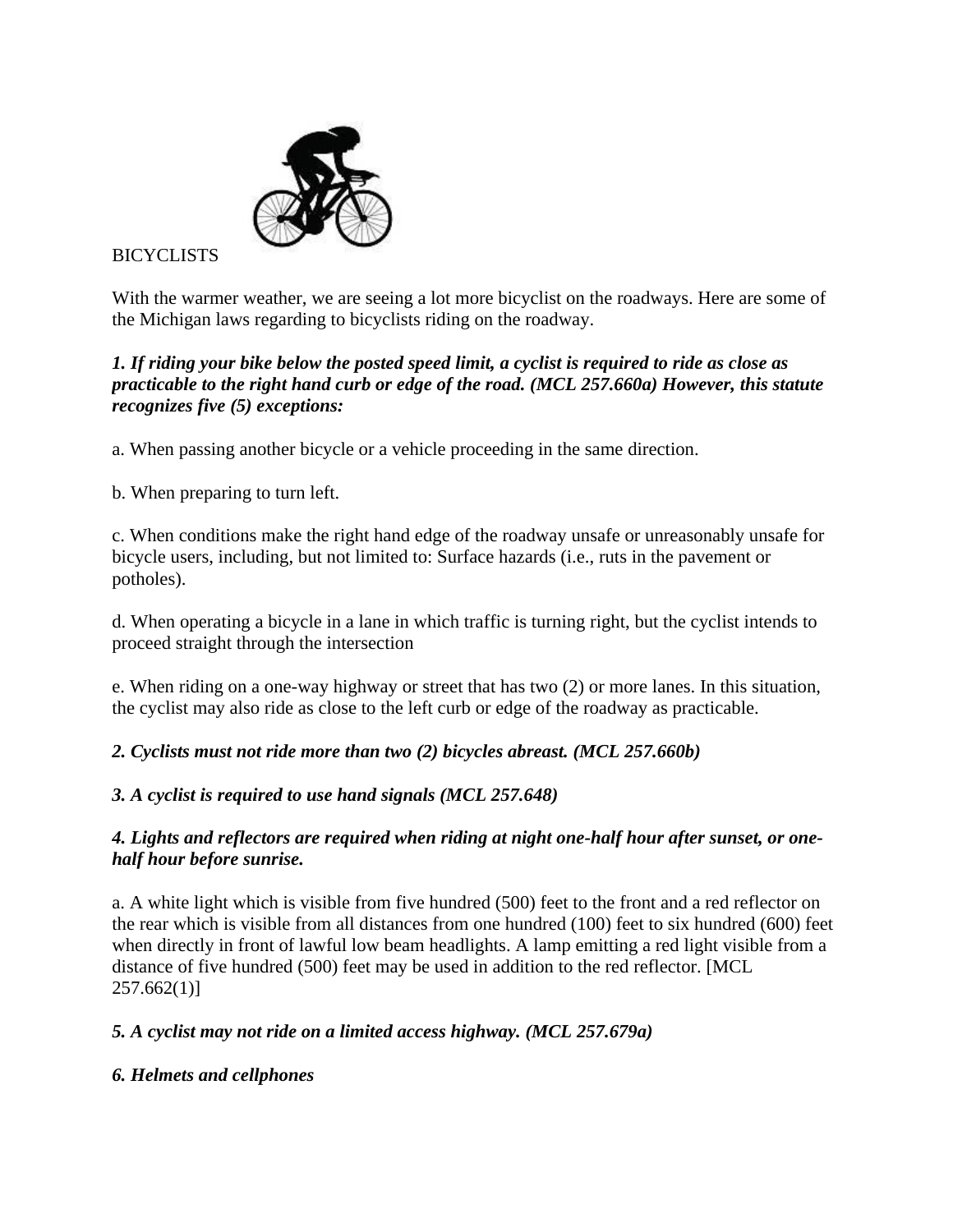a. There is no law that requires Michigan cyclists to wear helmets, prevents them from talking on cell phones or listening to music while riding. However, it is obviously safe practice to wear a helmet, avoid cell phone use and listening to headphones while riding a bicycle.

Our office strongly encourages the use of helmets for all riders!

These are just a few of the laws that deputies are asked questions about every year. You can find more laws at: [www.lmb.org](http://lmb.org)



#### FARM EQUIPMENT

This is the time of year where we also see an increase of tractors and farming equipment traveling on the roadways. Motorists, please be cautious and patient when driving your vehicle around them. Remember that the majority of Clinton County is zoned agriculturally; sometimes it is hard to wait that extra minute to be able to pass them but remember to please do so safely in a passing zone! They have as much right to the road as other vehicles.



OFF ROAD VEHICLES (ORV)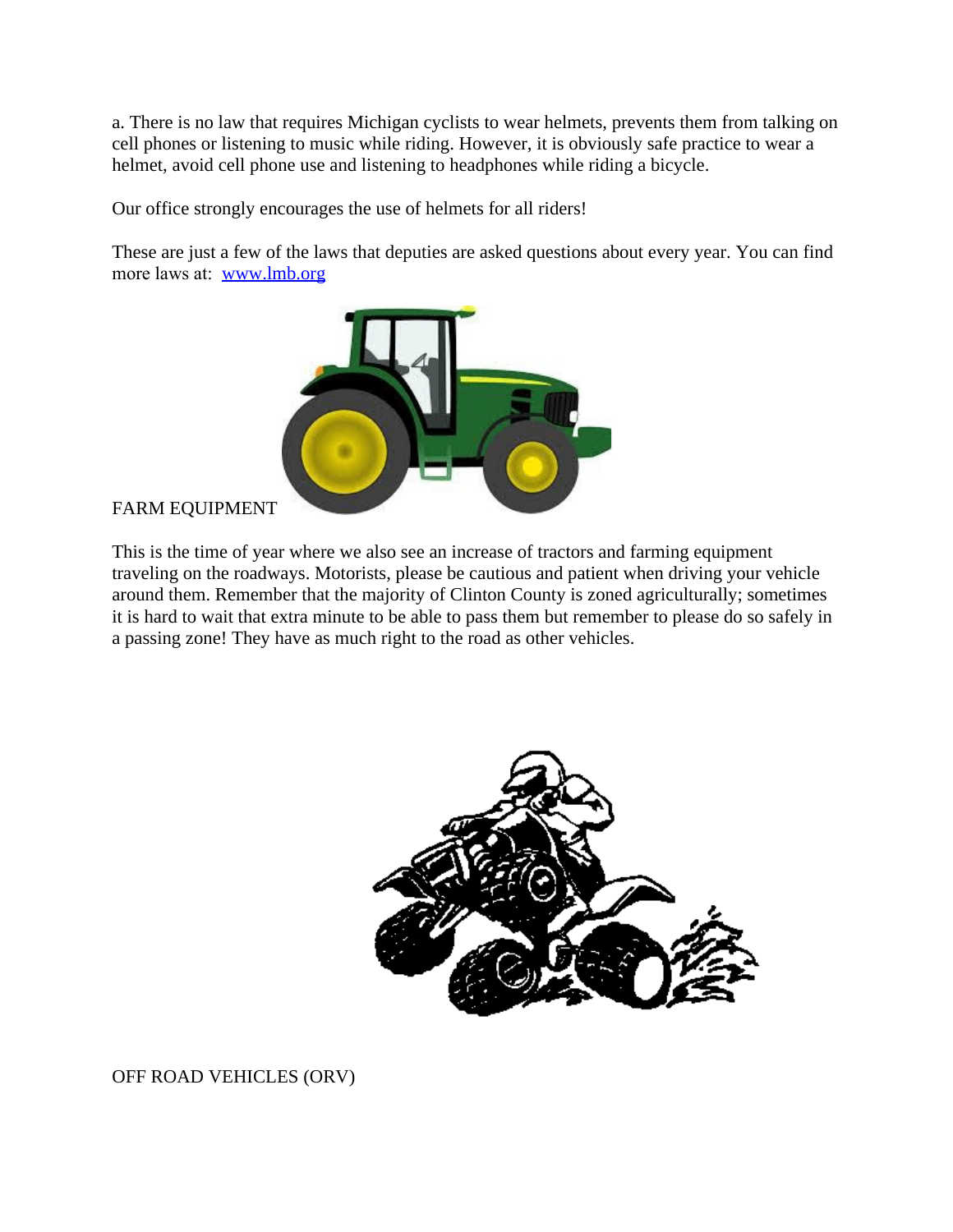

Off Road Vehicles (ORV) are NOT to be operated on Michigan roads, streets or highways maintained for year round automobile travel. This includes the shoulder and the right-of-way. If the ORV is registered by the Secretary of State (SOS), they can be operated on the roadway. Please refer to Michigan off road vehicle laws at: [https://www.offroad](https://www.offroad-ed.com/assets/pdf/handbook/mi_handbook_entire.pdf)ed.com/assets/pdf/handbook/mi\_handbook\_entire.pdf

Clinton County does not have any local ordinances that allow for ORV travel/operation on public roadways.



#### TAX FRAUD

The Sheriff's Office has received complaints about tax fraud. Suspects will use a person's social security number to file taxes in another person's name. If this happens to you, please contact the IRS and report it to your local police department. Also, remember that the IRS will NOT contact you by phone. If someone calls saying they are from the IRS and there are "red flags", it is more than likely a scam, report it.



#### IRS SCAM

If you receive telephone calls from people claiming that they are from the IRS and that the resident owes the IRS large amounts of money otherwise there will be a lawsuit filed against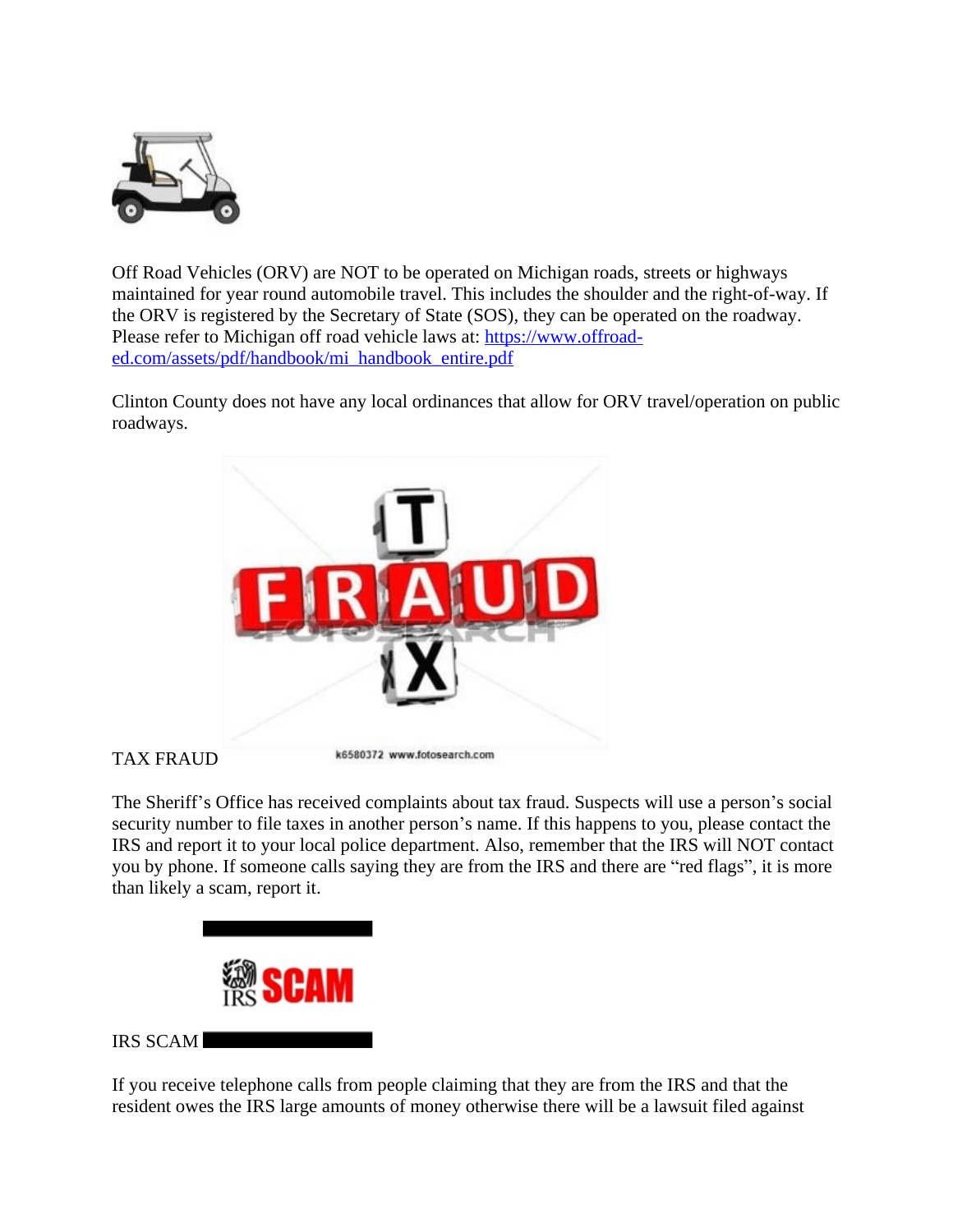them or they will go to jail. The IRS won't ask you to wire money, pay with a prepaid debit card, or share your credit card information over the phone. Please refer to Clinton County Michigan Sheriff's Office Facebook page for more information.



## LOTTERY FRAUDS

Be aware that if you receive a letter, UPS or FedEx package in the mail that contains a check for a large amount of money, stating that you won a foreign lottery, such as the Jamaican Lottery or the Mega Jackpot, this is a SCAM!! The letter will ask you to cash the check and send back the majority of the money, with you keeping a small portion. The checks come back as fraudulent from the bank and now the person who cashed them is responsible for paying that money back to the bank. If you receive anything like this in the mail, contact your local police department.



#### BOATER'S SAFETY

The Marine Patrol Division of the Clinton County Sheriff's Office will be conducting Boater's Safety Courses during the month of April. The Boater's Safety Course is designed to teach safe boating skills, basic water safety and rescue, legal issues, and other marine safety concerns. Students who complete the course and pass the final examination will receive a Department of Natural Resources Boater Safety Certificate.

Contact the Clinton County Sheriff's Office at boat@clinton-county.org to register for a class. Please include class date, name, age and telephone number for each person wanting to attend.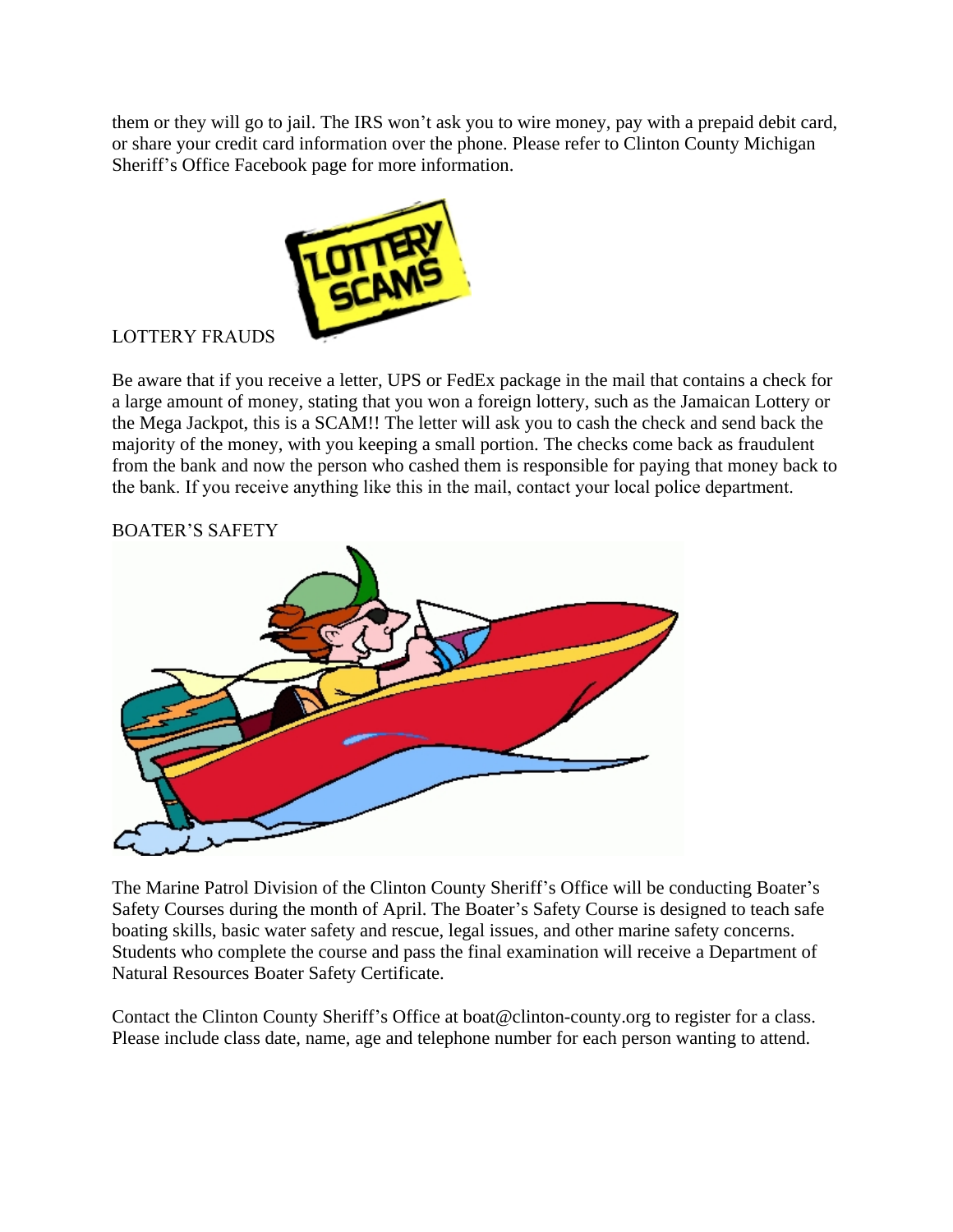Pre-registration is required. Class size is limited. There is no fee for the class. You must be present for the entire class period to be able to take the exam and receive your certificate. Students will need to bring a sack lunch.

#### **CLASSES OFFERED**

**April 16, 2016 9:00 am to 2:00 pm Dewitt Area Fire Station 911 W. Main Dewitt, MI 48820**

**April 30, 2016 9:00 am to 2:00 pm Clinton County Sheriff's Office 1347 E. Townsend Road St. Johns, MI 48879**

#### **COMMUNITY EVENTS**



VICTIM SUPPORT TEAM FLOWER SALE

The Clinton County Victim Support Team hosts an annual flower sale in St Johns which usually takes place prior to Mother's Day. Please visit the Clinton County, Michigan Facebook page to see updated postings on the event's date, time and location.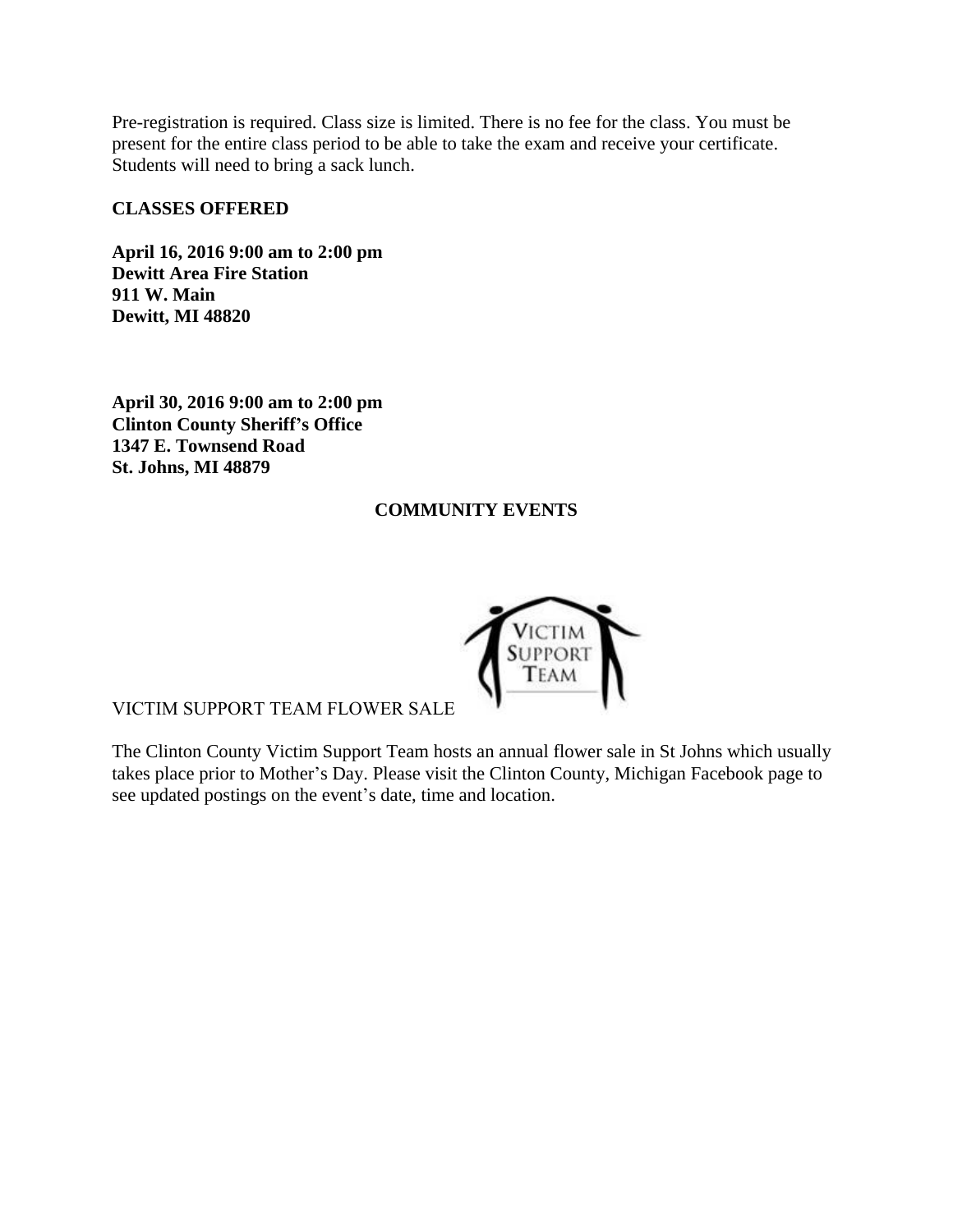

Geophique

TOUCH A TRUCK EVENT



Mark your calendars for May 14, 2016. The 14th Annual Springtime Community Festival will be held at the CCRESA Building at 1013 S US 27 in St. Johns. This even will host multiple vendor booths, free kids crafts and a Touch A Truck event in the parking lot where children of all ages will be able to see first responders and their vehicles. The show runs from 9:00 am to 3:00 pm. Booths are available inside and outside. Applications are available at [www.clintoncountychamber.org/events](http://www.clintoncountychamber.org/events) or call 989-224-7248 with any questions.



VACATIONS AND TRAVELING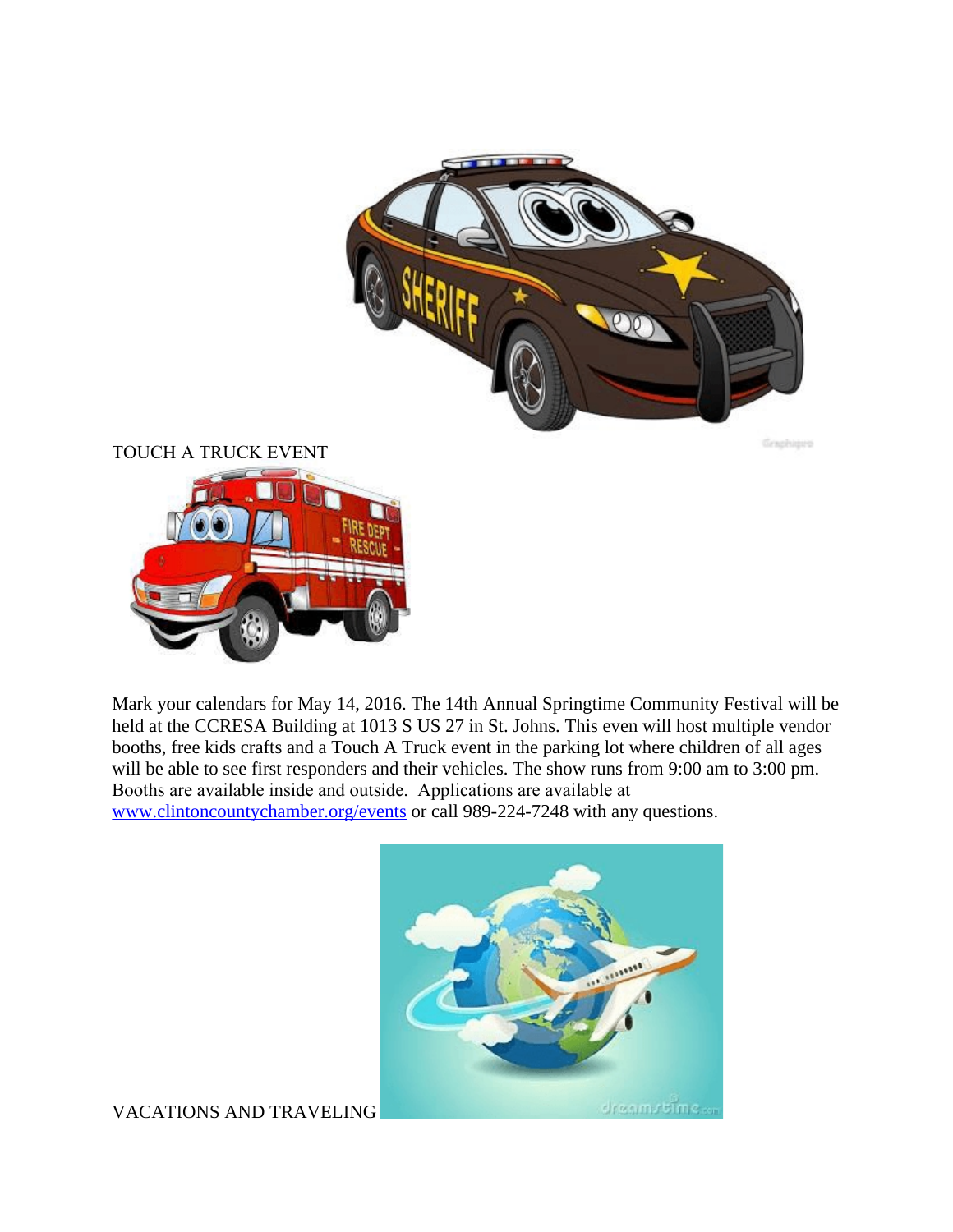Here are some home safety tips that you can do before leaving on vacation.

- Leave lights on a timer
- Have someone mow your lawn in the summertime or plow your driveway in the wintertime to make it appear as if someone is home
- Stop your mail through the post office
- Let your neighbors know you are leaving so they can keep watch on your residence as well
- Double check all windows and doors to ensure they are locked before leaving
- Hide and lock away all valuables
- Be careful what you post on social media sites! Your social media feeds may be monitored by criminals waiting for their chance to strike and break in to your home. Post pictures and status updates after your return from vacation.



## NEIGHBORHOOD WATCH

If you would like to set up a neighborhood watch group in your area, please contact Deputy Barber at the Clinton County Sheriff's Office at **barbert@clinton-county.org** or call 989-227-6576.

#### CodeRED EMERGENCY NOTIFICATION, CLINTON COUNTY



Clinton County has a system called CodeRED that is used to send important emergency information to the county's residents. If an emergency message is sent out, it will tell you: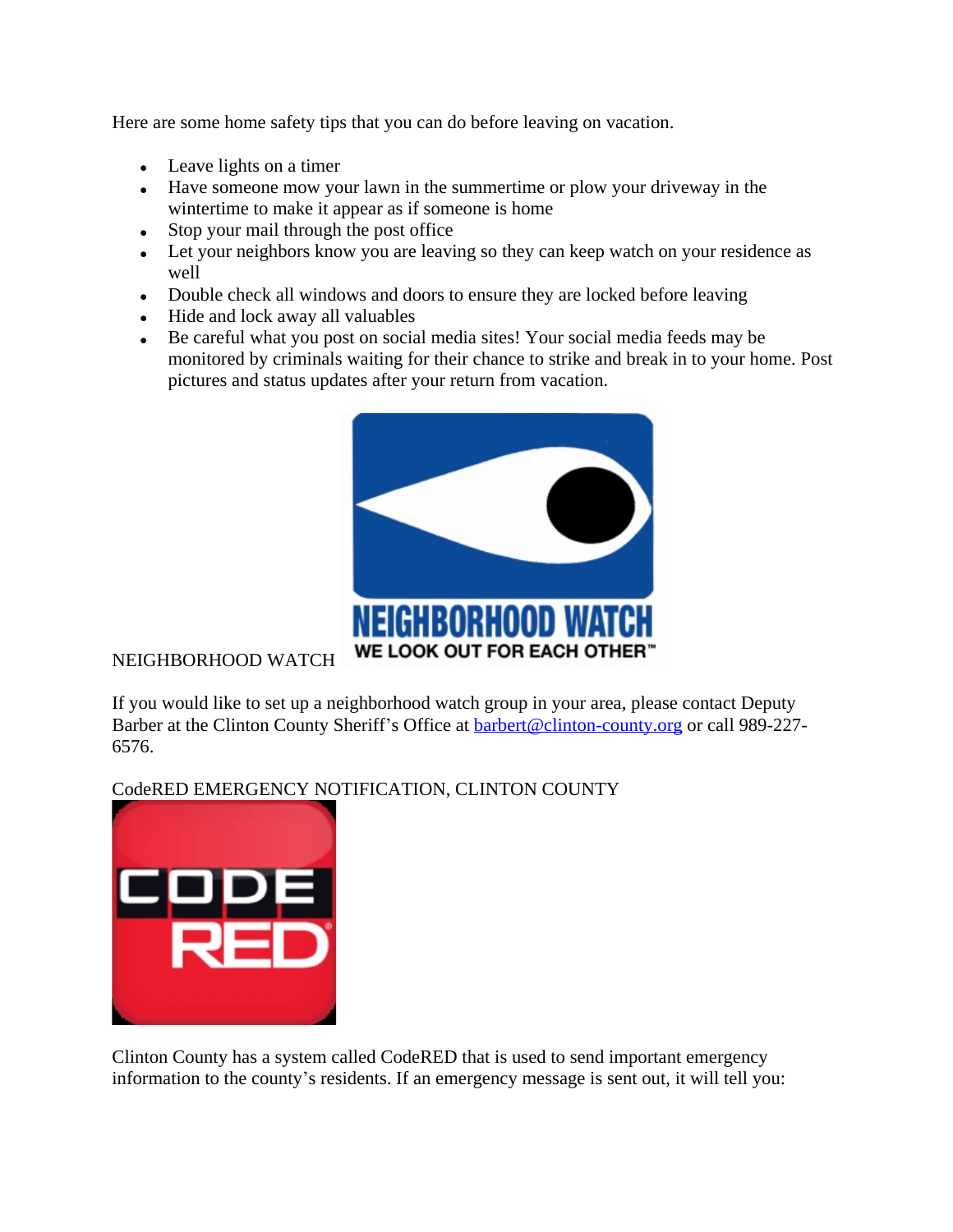- What happened and where
- What actions you should take, if any
- Where to get more information

If you have a landline phone, you are already in the CodeRED system. You could also receive emergency messages on your mobile device through text or email. Register at [www.clinton](https://www.clinton-county.org/codered)county.org/codeRED. CodeRED is NOT used to send severe weather warning.



#### FACEBOOK PAGE

## CLINTON COUNTY SHERIFF'S OFFICE

The Clinton County Sheriff's Office now has a Facebook page! It is constantly updated with the latest information regarding traffic crashes, crime, updates, etc. To view and follow the page, search for Clinton County Michigan Sheriff's Office.

#### CLINTON COUNTY

Clinton County has a Facebook page as well. This Facebook page contains county wide information as well as neighborhood watch information. To find the Facebook page, type in Clinton County, Michigan, in the search box.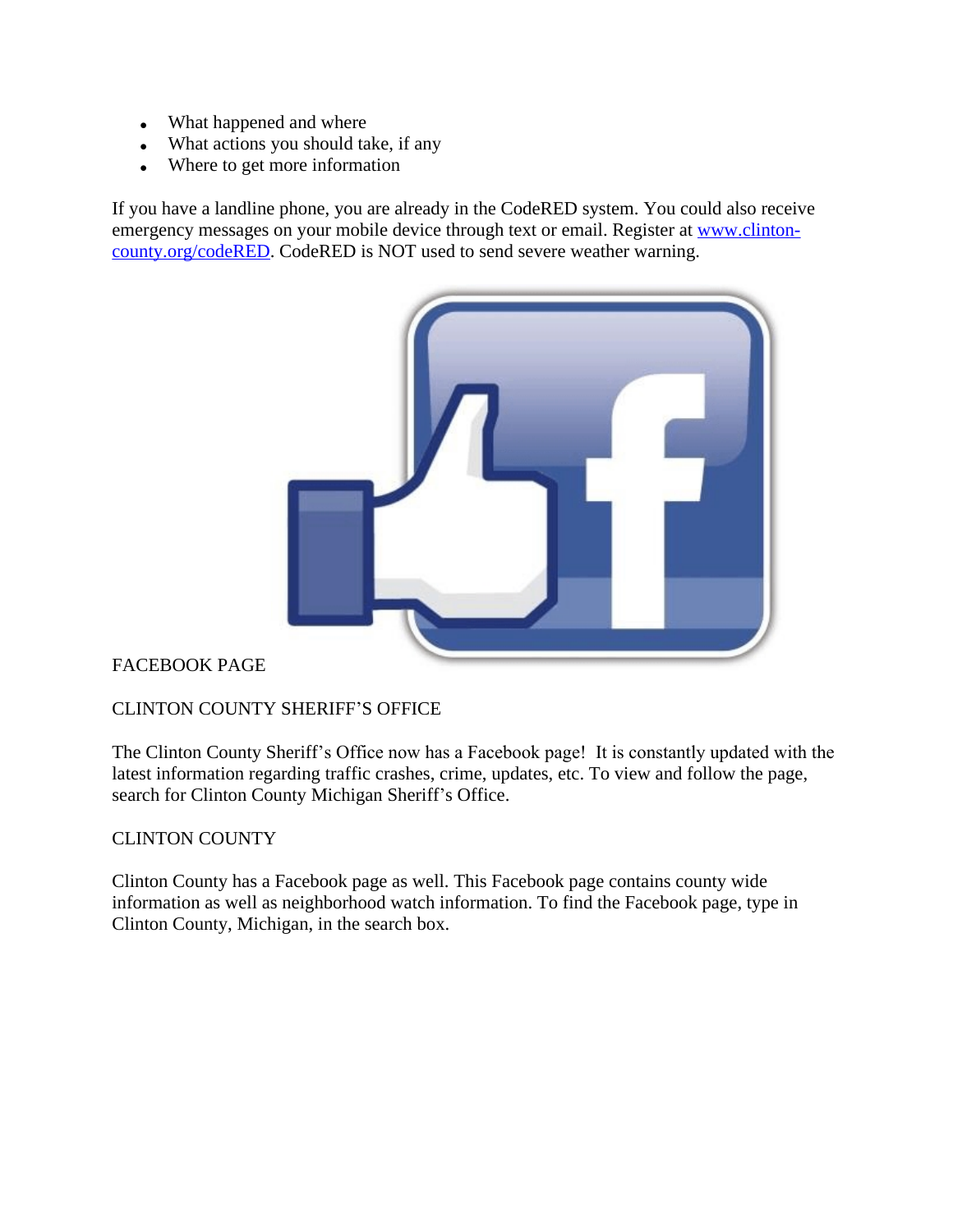

## **TWITTER**

The Clinton County Sheriff's Office also has a Twitter Account. Use Twitter to be up to date on active events occurring in the county. Search Twitter under the username: ccso\_mi.



#### T.E.A.M.

The Clinton County Sheriff's Office is excited to implement a new program in to the schools in Clinton County. The T.E.A.M. (Teaching, Educating and Mentoring) School Liaison Program was developed by the Michigan State Police in 1998, along with the help of public and private school curriculum experts. This program is created to follow the Michigan Model for Health. The goal of this program is to unite educators, students and law enforcement to work together to create and build healthy relationships.

The Clinton County Sheriff's Office along with other police agencies in the county feel that it is important to have a police presence in the schools and to keep a positive line of communication open with our youth. Look for this program in your school!

#### KEEP ME SAFE EVENT

The program also offers low income Clinton County residents free car/booster seats and replacement of damaged or recalled car seats. Below is a list of guidelines:

• Must reside in Clinton County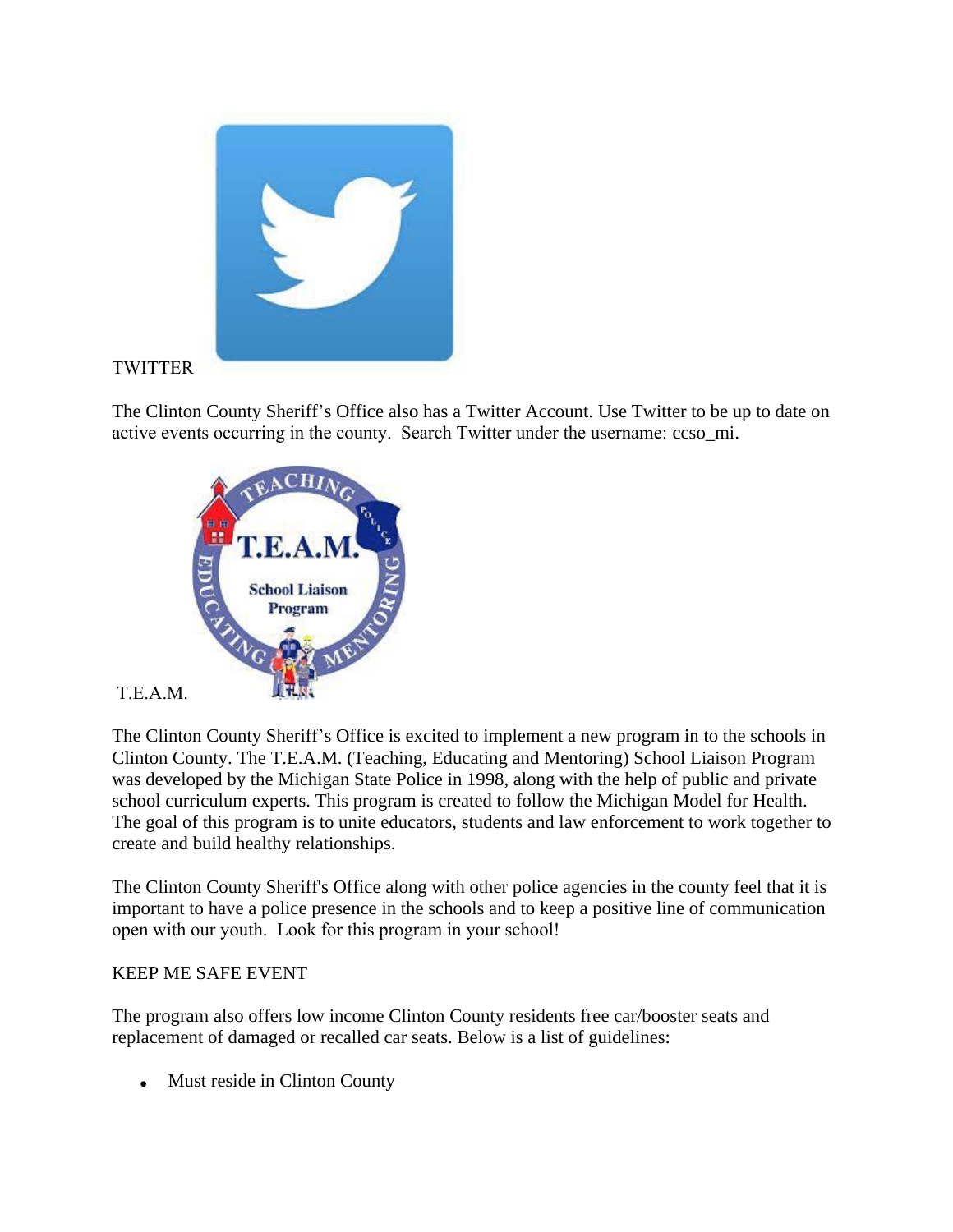- Children or infants using the car seat must be present during the installation to ensure a proper fit
- Seats should be installed in the vehicle in which the children regularly travel.

Please call Jackie at 989-227-3334 for more information.

#### PROTECT MY CHILD



The State of Michigan provides a Michigan Child Protection Registry that is a free service that gives you the choice to protect your family's emails, mobile phone numbers, instant messenger ID's, and faxes from adult-oriented messages such as: Pornography, tobacco, drugs, alcohol, and gambling. This free service is fast and secure and only takes three steps to help protect your household.

- 1. Visit [www.ProtectMiChild.com](http://www.ProtectMiChild.com)
- 2. Click the "Register Now" button
- 3. Register your family's information



OK2SAY

Another program that is offered for students is called OK2SAY. This program allows students to confidentially call, text, email, or send a message via mobile app or via the OK2SAY website to report potential harm or criminal activity directed at students or others. This includes reporting bullying. A tip can be submitted 24hours a day, 7 days a week. The tip is first sent to and fielded by the Michigan State Police Headquarters and then forwarded to the appropriate responding agency. More information about this program can be found at [www.mi.gov/ok2say](http://www.mi.gov/ok2say)